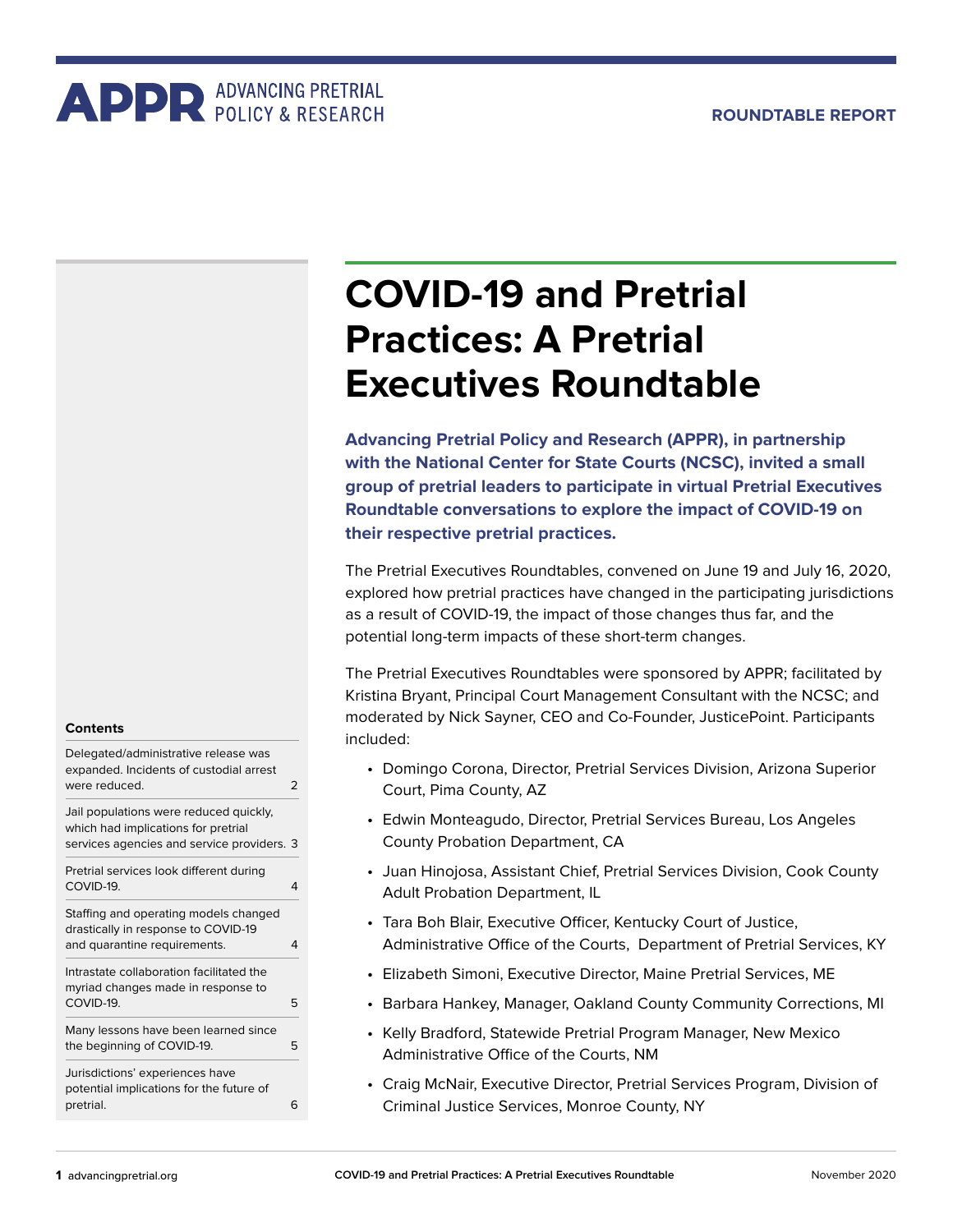#### **Roundtable Report**

<span id="page-1-0"></span>**APPR** ADVANCING PRETRIAL



- Janice Radovick-Dean, Director, Allegheny County Pretrial Services, Fifth Judicial District of Pennsylvania, PA
- Dr. Kelvin L. Banks, Director, Harris County Pretrial Services, TX
- Kenneth Rose, Pretrial Program Coordinator, Virginia Department of Criminal Justice Services, VA

The participants' descriptions and comments about changes to pretrial practices in their respective jurisdictions as a result of COVID-19 are summarized without specific attribution below.



**Advancing Pretrial Policy and Research** is committed to achieving fair, just, effective pretrial practices, every day, throughout the nation.

The **Center for Effective Public Policy** (cepp.com) leads all implementation and technical assistance activities for APPR.



This report was developed in partnership with the **National Association of Pretrial Services Agencies** and the **National Center for State Courts**.



© 2020 Center for Effective Public Policy

### **Delegated/administrative release was expanded. Incidents of custodial arrest were reduced.**

- Cite and release authority was expanded in most localities. One jurisdiction reported that changes in delegated release quadrupled the number of releases from jail, while another reported that administrative releases increased from 15% to 70%.
- In one state, the Supreme Court expanded delegated release authority to include all Class D felonies (low-level, nonviolent, nonsexual felonies), all civil cases, contempt charges, failure to pay child support, drug court violations, and anything related to restitution or fines.
- One jurisdiction's prosecutor decided to discontinue prosecution for misdemeanor possession of drugs. In this same jurisdiction, pretrial services worked with the prosecutor to generate release agreements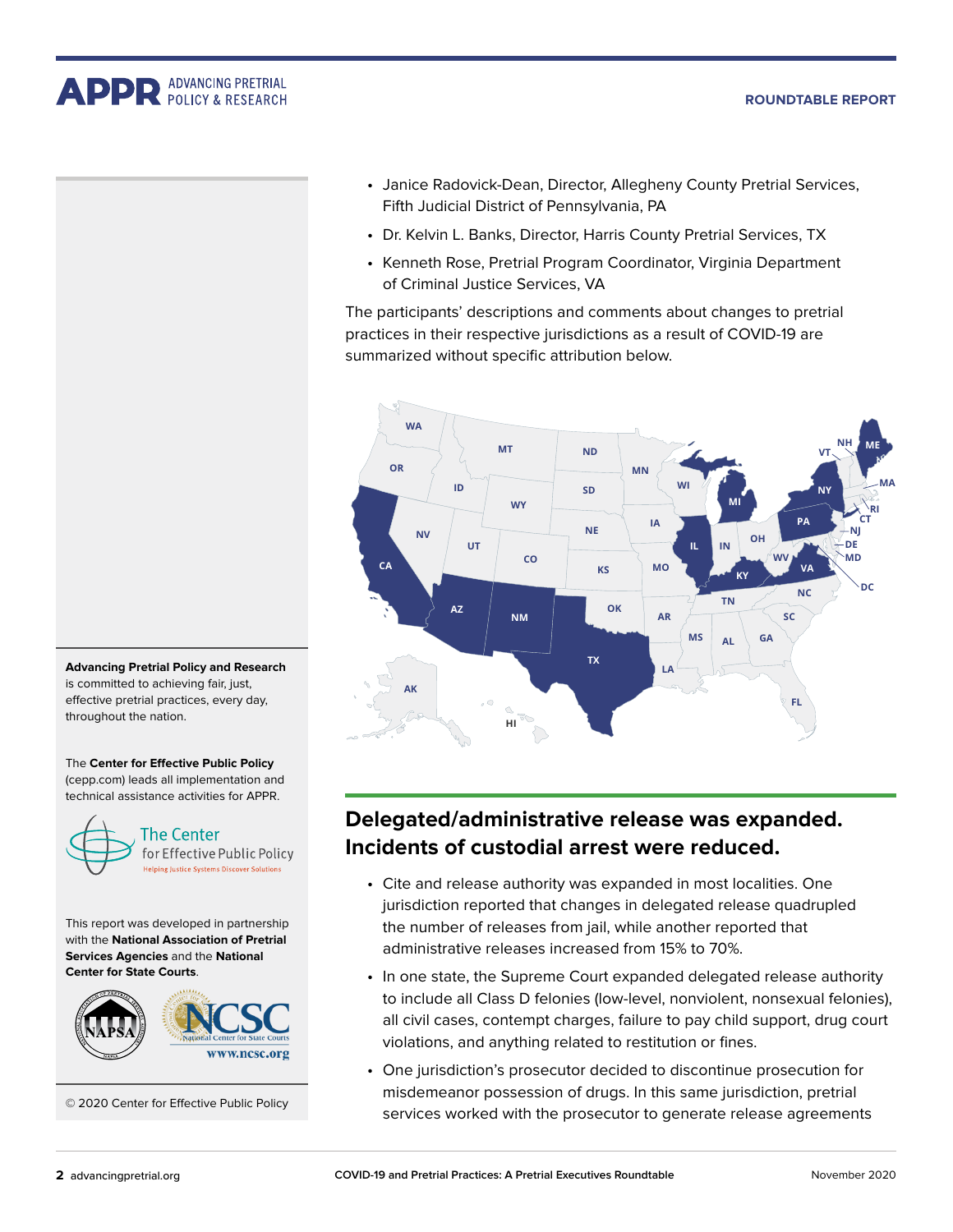#### **Roundtable Report**

<span id="page-2-0"></span>**APPR** ADVANCING PRETRIAL

*Cite and release authority was expanded considerably in most localities.*

*"Tough conversations will need to happen on how the jail population was reduced during a pandemic but not prior to it."*

for approximately 40 people who were already in jail on minor possession charges.

- Another locality noted an emergency order from the felony court identifying charges for which people could be immediately released on unsecured bond.
- As time has progressed, some jurisdictions have begun to scale back or withdraw this expanded use of delegated release.

## **Jail populations were reduced quickly, which had implications for pretrial services agencies and service providers.**

- One participant noted that their locality quickly identified people in jail for judicial consideration for release (e.g., people with medical concerns, those 65 years of age and older). In another locality, people detained pretrial were reviewed to determine if a financial condition of release was the reason for continued detainment. In still another, people with a bench warrant for failure to appear were released.
- In the early weeks of COVID-19, the jail population in one community decreased from 2,000 to 1,300, through collaboration on the part of pretrial, prosecutors, and defense attorneys. Partnerships with community organizations and resources were increased to provide supportive services to people who were released.
- Other jurisdictions reported jail population reductions of 25%, 36–40%, 43%, and nearly 50%.
- An advocacy group stepped forward to pay financial conditions to secure some people's release in one community.
- Several communities received public feedback on the need to reduce the jail population. One participant noted that the recovery community was quite vocal about jail releases. Another reported that citizens participated in protests at the jail and courthouse to encourage jail releases.
- In some jurisdictions, the urgency to release people did not provide time to transition them to services in the community. Two localities noted that continuity of services should be a priority, particularly with people using opioids. Some communities experienced an increase in overdoses that could be related to a lack of services.
- Service providers were not necessarily prepared to receive people for services remotely, leaving a gap in service delivery.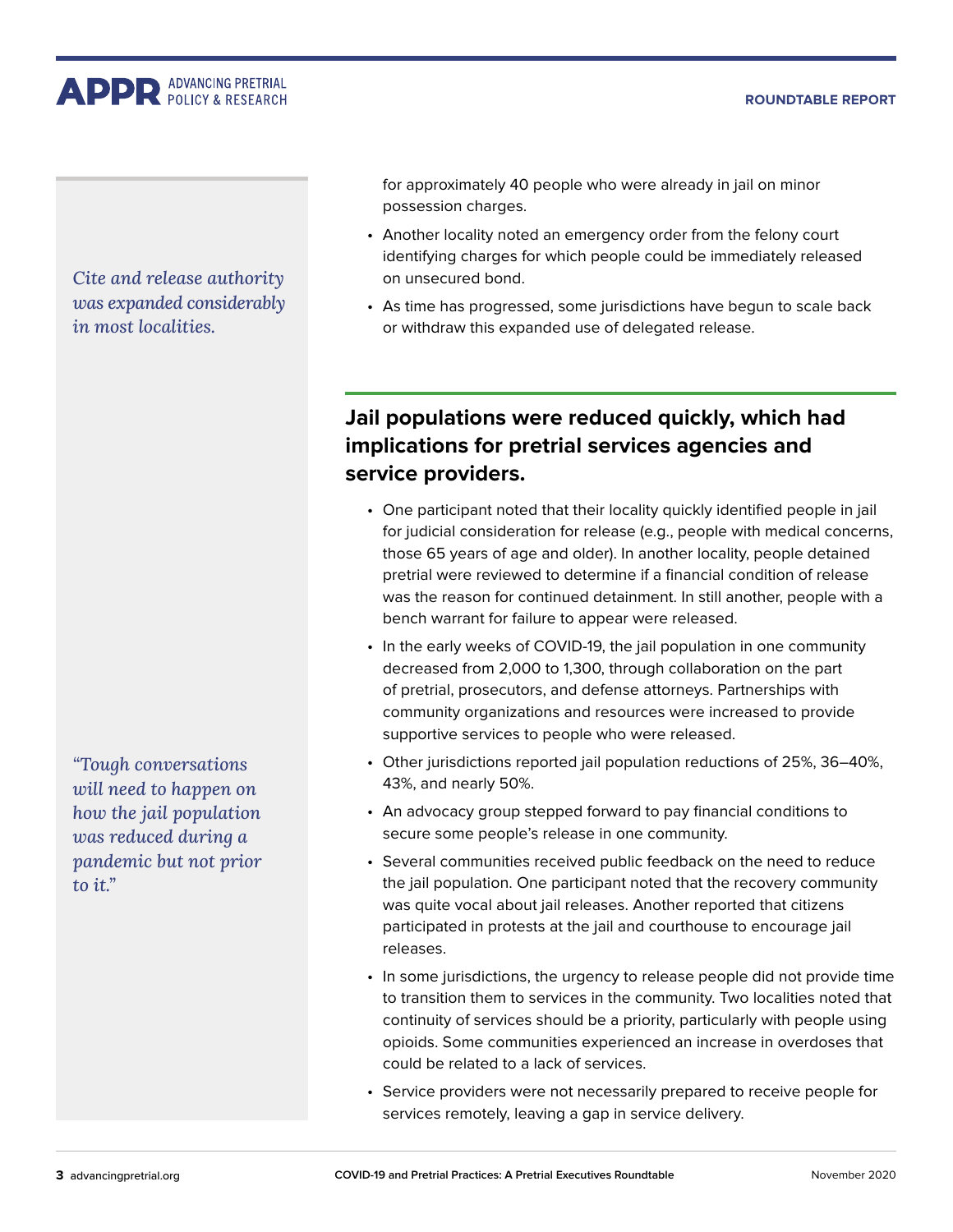<span id="page-3-0"></span>

*COVID-19 required rapid responses that allowed some communities to take advantage of system change efforts that were under consideration or already underway.*

• One participant noted that the massive push to release people required a similar response in personnel to process the release. The result was a backlog of people waiting to be released.

#### **Pretrial services look different during COVID-19.**

- COVID-19 required rapid responses that allowed some communities to take advantage of system change efforts that were under consideration or already underway, such as less restrictive release conditions for certain types of cases and administrative processes for stepping down pretrial monitoring.
- Changes in pre-booking screenings were made, including the introduction of remote pretrial interviews in some jurisdictions. One participant noted that this change proved to be a barrier when people were housed in a part of the jail that did not have access to remote technology.
- Suspension of court hearings during the pandemic resulted in a corresponding suspension of initial (or other) in-person pretrial contacts. In-person contacts were often replaced by virtual contacts, making use of multiple forms of technology.
- In most localities, office visits transitioned to remote supervision (phone, email, video technology). One locality suspended office reporting indefinitely.
- Referrals for service received increased attention.
- Drug testing was suspended or reduced in some localities.
- Electronic monitoring was increased in other localities.

## **Staffing and operating models changed drastically in response to COVID-19 and quarantine requirements.**

- In all jurisdictions, pretrial functions continued.
- One state recognized pretrial staff as "essential personnel."
- Many pretrial services staff were able to work from home. This was particularly efficient when technology resources (e.g., computers, secure access, cell phones) were already available.
- One jurisdiction moved 280 employees to remote work and was up and operating again within 24 hours. In another, a plan was developed to move staff home to work remotely in just one weekend, including providing all necessary automation.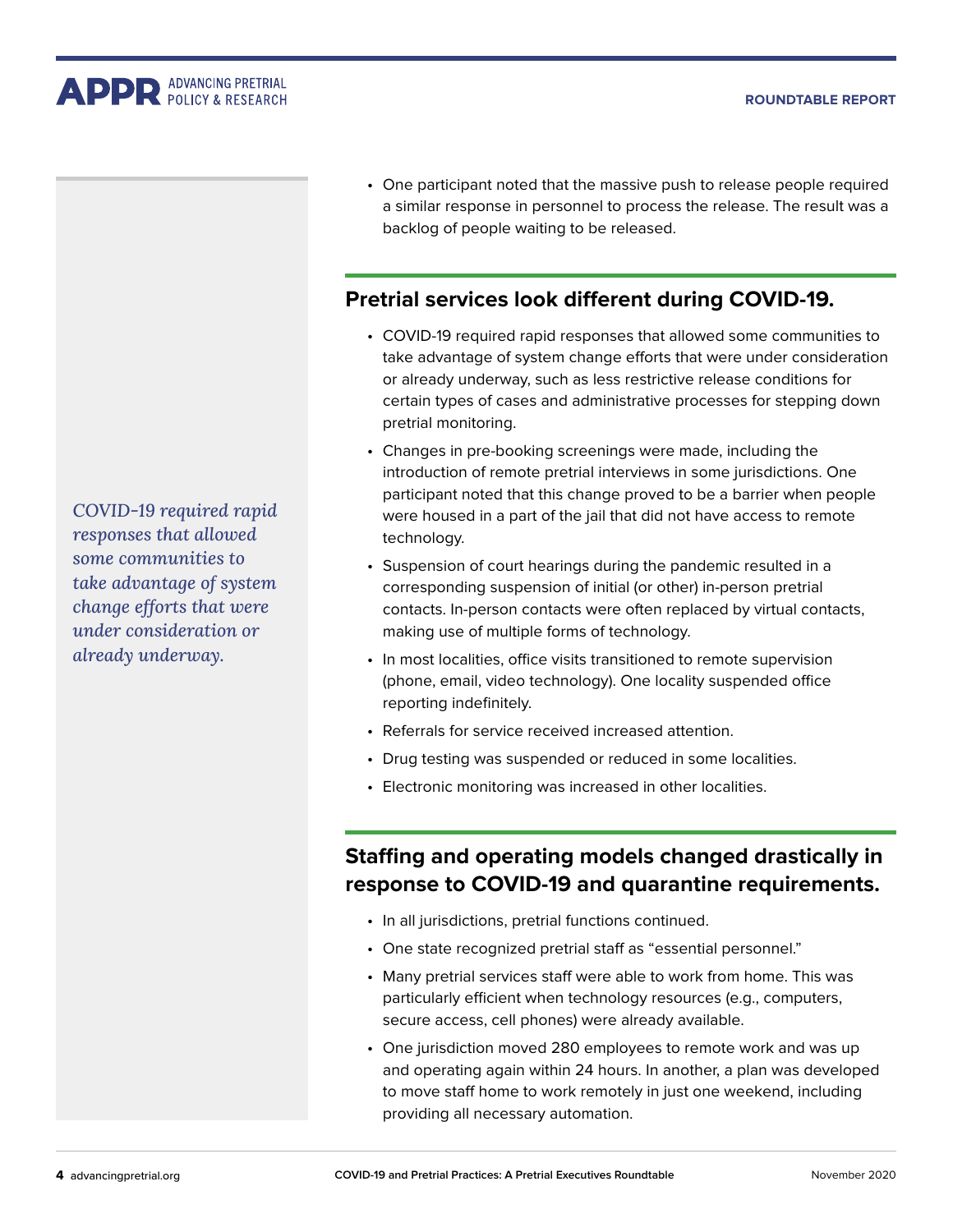#### **Roundtable Report**

<span id="page-4-0"></span>**APPR** ADVANCING PRETRIAL

*The need for pretrial personnel increased due to the significant increases in pretrial caseloads resulting from reduced jail populations and increased court process delays.*

*Effective, collaborative partnerships among stakeholders facilitated rapid, strategic process and service changes.*

- The role of pretrial services was expanded significantly in one locality, from exclusively supervising people released on personal bond to also supervising people released on financial conditions. This change shifted responsibility for supervision services from probation to pretrial and was made possible through the allocation of over \$5 million in new resources to support 42 new pretrial positions, infrastructure expansion, and location monitoring technology.
- Remote operations has required solutions to obtaining system stakeholder and client signatures—which have historically been obtained in person—through electronic means.

## **Intrastate collaboration facilitated the myriad changes made in response to COVID-19.**

- One state deployed remote staff so they provided services statewide, without regard to physical location or assigned jurisdiction, resulting in a more efficient use of limited resources.
- Another state held virtual forums that allowed local programs to share innovations and solutions to challenges such as growing caseloads and the associated increased demands for service.
- A third state created recurring roundtable forums for programs statewide. Discussions included how to complete investigations, drug testing, and contracting for services under the circumstances of the pandemic.

### **Many lessons have been learned since the beginning of COVID-19.**

- Effective, collaborative partnerships among stakeholders facilitated rapid, strategic process and service changes.
- Under the circumstances of this crisis, technology access and mastery were critical components of jurisdictions' success. The stronger the technology infrastructure, the smoother the transition.
- Computer backup systems and virus detection software, secure access to criminal justice data systems, and integrated data proved to be necessary components of remotely conducted court hearings and pretrial monitoring activities.
- An increase in pretrial releases necessarily required a corresponding increase in staff to process and manage such releases, and in service providers to help people transition to the community.